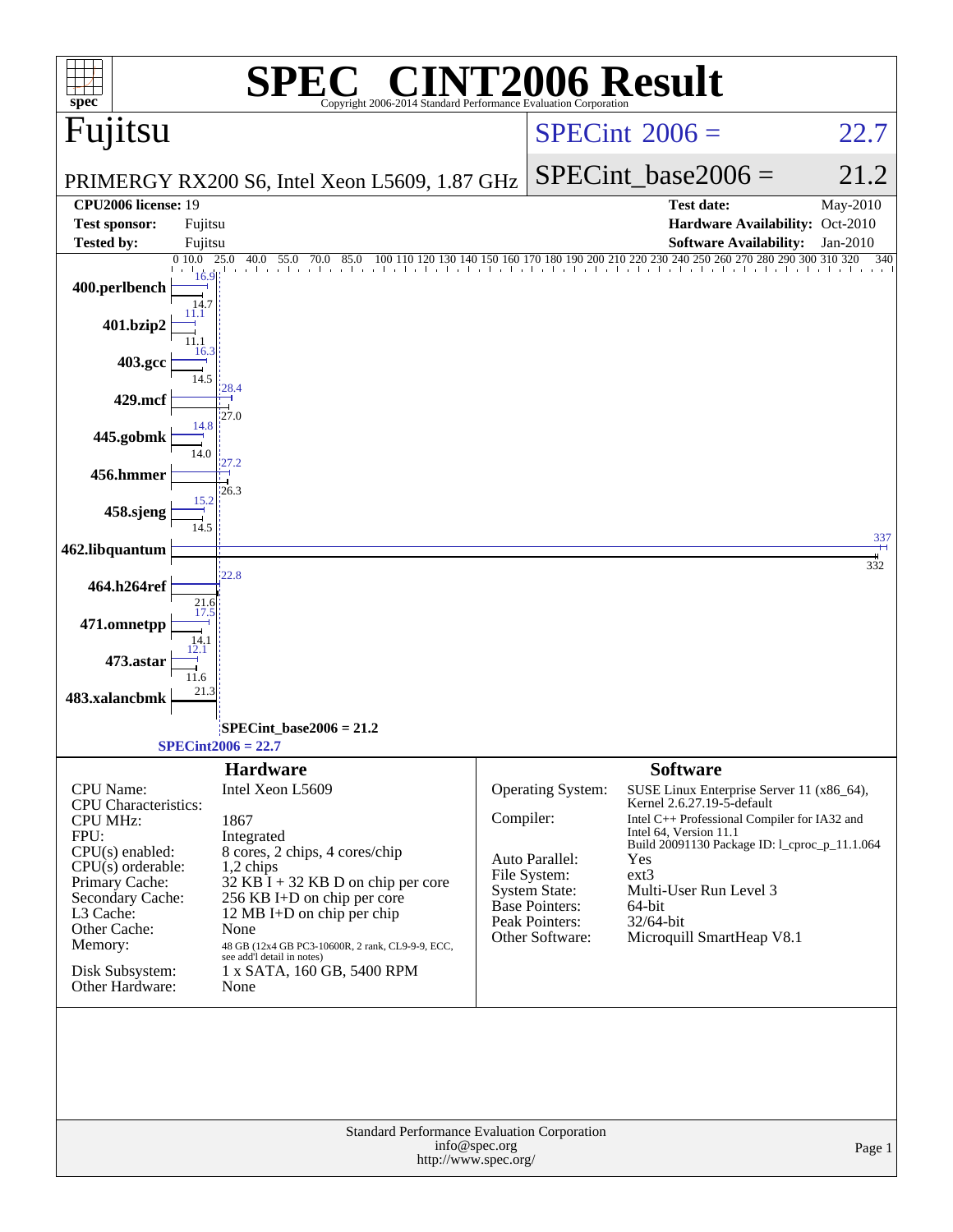

# **[SPEC CINT2006 Result](http://www.spec.org/auto/cpu2006/Docs/result-fields.html#SPECCINT2006Result)**

# Fujitsu

### $SPECint2006 = 22.7$  $SPECint2006 = 22.7$

PRIMERGY RX200 S6, Intel Xeon L5609, 1.87 GHz

SPECint base2006 =  $21.2$ 

### **[CPU2006 license:](http://www.spec.org/auto/cpu2006/Docs/result-fields.html#CPU2006license)** 19 **[Test date:](http://www.spec.org/auto/cpu2006/Docs/result-fields.html#Testdate)** May-2010

**[Test sponsor:](http://www.spec.org/auto/cpu2006/Docs/result-fields.html#Testsponsor)** Fujitsu **[Hardware Availability:](http://www.spec.org/auto/cpu2006/Docs/result-fields.html#HardwareAvailability)** Oct-2010 **[Tested by:](http://www.spec.org/auto/cpu2006/Docs/result-fields.html#Testedby)** Fujitsu **[Software Availability:](http://www.spec.org/auto/cpu2006/Docs/result-fields.html#SoftwareAvailability)** Jan-2010

### **[Results Table](http://www.spec.org/auto/cpu2006/Docs/result-fields.html#ResultsTable)**

|                    |                |             |                | <b>Base</b> |                |             |                       |              | <b>Peak</b>    |              |                |              |
|--------------------|----------------|-------------|----------------|-------------|----------------|-------------|-----------------------|--------------|----------------|--------------|----------------|--------------|
| <b>Benchmark</b>   | <b>Seconds</b> | Ratio       | <b>Seconds</b> | Ratio       | <b>Seconds</b> | Ratio       | <b>Seconds</b>        | <b>Ratio</b> | <b>Seconds</b> | <b>Ratio</b> | <b>Seconds</b> | <b>Ratio</b> |
| 400.perlbench      | 669            | 14.6        | 666            | 14.7        | 666            | 14.7        | 579                   | 16.9         | 576            | 17.0         | 579            | 16.9         |
| 401.bzip2          | 870            | 11.1        | 869            | <u>11.1</u> | 869            | 11.1        | 872                   | <u>11.1</u>  | 869            | 11.1         | 873            | 11.1         |
| $403.\mathrm{gcc}$ | 556            | <u>14.5</u> | 556            | 14.5        | 557            | 14.5        | <u>492</u>            | 16.3         | 492            | 16.4         | 494            | 16.3         |
| $429$ .mcf         | 339            | 26.9        | 338            | 27.0        | 337            | 27.0        | 321                   | 28.4         | 321            | <u>28.4</u>  | 325            | 28.1         |
| $445$ .gobmk       | 752            | 13.9        | 751            | 14.0        | 752            | 14.0        | 707                   | 14.8         | 707            | 14.8         | 706            | 14.9         |
| 456.hmmer          | 355            | 26.3        | 355            | 26.2        | 354            | 26.4        | 343                   | 27.2         | 343            | 27.2         | 343            | 27.2         |
| $458$ .sjeng       | 836            | 14.5        | 837            | 14.5        | 836            | 14.5        | 796                   | 15.2         | 796            | 15.2         | 795            | 15.2         |
| 462.libquantum     | 62.2           | 333         | 62.5           | 332         | 62.4           | 332         | 61.4                  | 337          | 62.0           | 334          | 61.4           | 337          |
| 464.h264ref        | 1027           | 21.5        | 1021           | 21.7        | 1025           | 21.6        | 970                   | 22.8         | 971            | 22.8         | 971            | 22.8         |
| 471.omnetpp        | 443            | 14.1        | 444            | 14.1        | 444            | 14.1        | 358                   | 17.5         | 357            | 17.5         | 357            | 17.5         |
| $473.$ astar       | 606            | 11.6        | 605            | 11.6        | 605            | 11.6        | 579                   | 12.1         | 580            | 12.1         | 580            | 12.1         |
| 483.xalancbmk      | 325            | 21.3        | 329            | 20.9        | 325            | 21.3        | 325                   | 21.3         | 329            | 20.9         | 325            | 21.3         |
| $\mathbf{r}$       | $\mathbf{I}$ . | $\cdot$     |                | 1.1.1       |                | <b>D</b> 11 | 1.1<br>$\blacksquare$ | $\cdot$      |                |              |                |              |

Results appear in the [order in which they were run.](http://www.spec.org/auto/cpu2006/Docs/result-fields.html#RunOrder) Bold underlined text [indicates a median measurement.](http://www.spec.org/auto/cpu2006/Docs/result-fields.html#Median)

### **[Operating System Notes](http://www.spec.org/auto/cpu2006/Docs/result-fields.html#OperatingSystemNotes)**

'ulimit -s unlimited' was used to set the stacksize to unlimited prior to run

### **[Platform Notes](http://www.spec.org/auto/cpu2006/Docs/result-fields.html#PlatformNotes)**

 The system automatically configures the memory to run at 1067 MHz. BIOS configuration: Data Reuse Optimization = Disable

### **[General Notes](http://www.spec.org/auto/cpu2006/Docs/result-fields.html#GeneralNotes)**

 OMP\_NUM\_THREADS set to number of cores KMP\_AFFINITY set to granularity=fine,scatter Binaries were compiled on SLES 10 with Binutils 2.18.50.0.7.20080502 For information about Fujitsu please visit: <http://www.fujitsu.com>

## **[Base Compiler Invocation](http://www.spec.org/auto/cpu2006/Docs/result-fields.html#BaseCompilerInvocation)**

[C benchmarks](http://www.spec.org/auto/cpu2006/Docs/result-fields.html#Cbenchmarks):  $\text{icc}$   $-\text{m64}$ 

[C++ benchmarks:](http://www.spec.org/auto/cpu2006/Docs/result-fields.html#CXXbenchmarks) [icpc -m64](http://www.spec.org/cpu2006/results/res2010q3/cpu2006-20100706-12318.flags.html#user_CXXbase_intel_icpc_64bit_fc66a5337ce925472a5c54ad6a0de310)

> Standard Performance Evaluation Corporation [info@spec.org](mailto:info@spec.org) <http://www.spec.org/>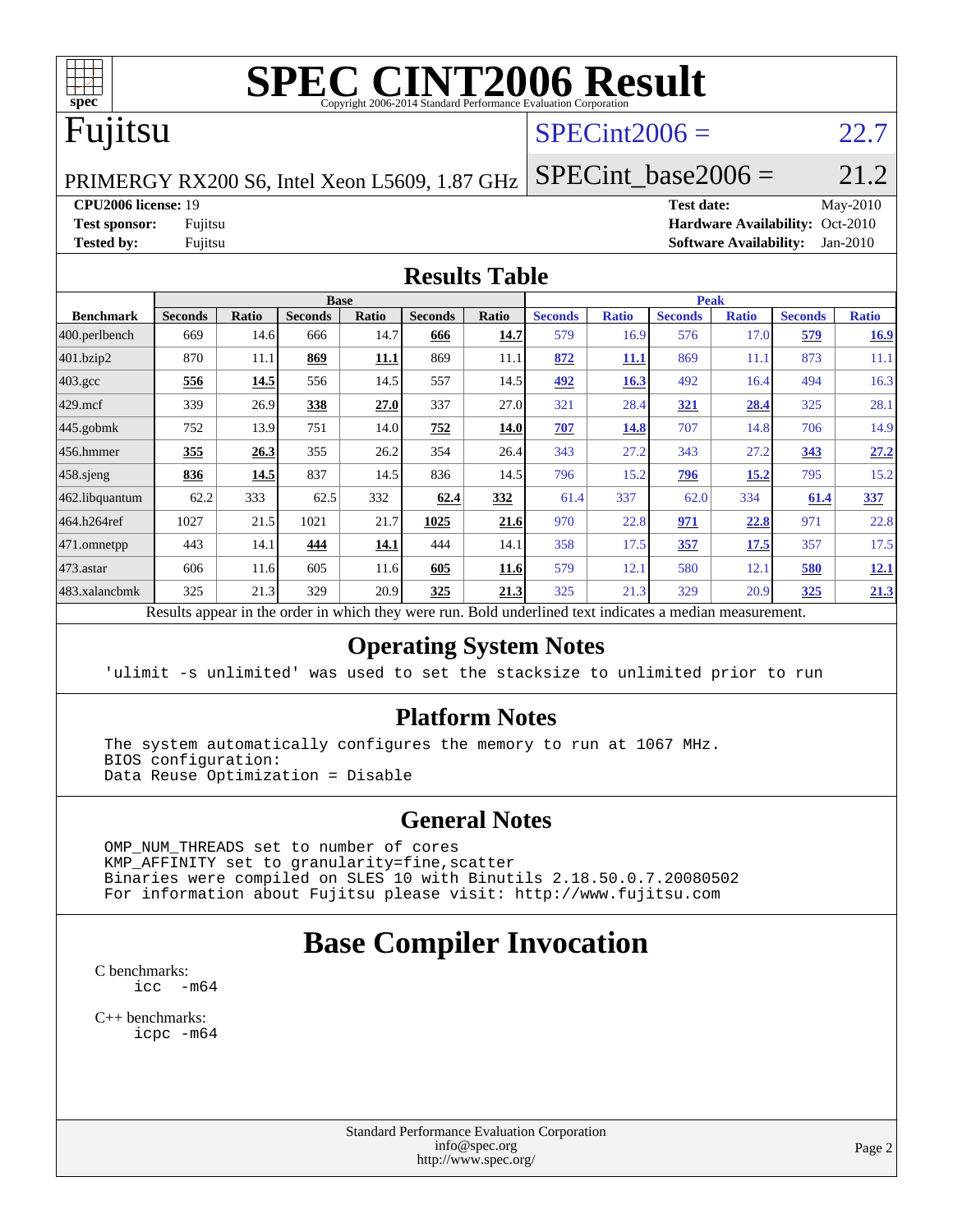

# **[SPEC CINT2006 Result](http://www.spec.org/auto/cpu2006/Docs/result-fields.html#SPECCINT2006Result)**

# Fujitsu

 $SPECint2006 = 22.7$  $SPECint2006 = 22.7$ 

PRIMERGY RX200 S6, Intel Xeon L5609, 1.87 GHz

SPECint base2006 =  $21.2$ 

**[CPU2006 license:](http://www.spec.org/auto/cpu2006/Docs/result-fields.html#CPU2006license)** 19 **[Test date:](http://www.spec.org/auto/cpu2006/Docs/result-fields.html#Testdate)** May-2010 **[Test sponsor:](http://www.spec.org/auto/cpu2006/Docs/result-fields.html#Testsponsor)** Fujitsu **[Hardware Availability:](http://www.spec.org/auto/cpu2006/Docs/result-fields.html#HardwareAvailability)** Oct-2010 **[Tested by:](http://www.spec.org/auto/cpu2006/Docs/result-fields.html#Testedby)** Fujitsu **[Software Availability:](http://www.spec.org/auto/cpu2006/Docs/result-fields.html#SoftwareAvailability)** Jan-2010

### **[Base Portability Flags](http://www.spec.org/auto/cpu2006/Docs/result-fields.html#BasePortabilityFlags)**

 400.perlbench: [-DSPEC\\_CPU\\_LP64](http://www.spec.org/cpu2006/results/res2010q3/cpu2006-20100706-12318.flags.html#b400.perlbench_basePORTABILITY_DSPEC_CPU_LP64) [-DSPEC\\_CPU\\_LINUX\\_X64](http://www.spec.org/cpu2006/results/res2010q3/cpu2006-20100706-12318.flags.html#b400.perlbench_baseCPORTABILITY_DSPEC_CPU_LINUX_X64) 401.bzip2: [-DSPEC\\_CPU\\_LP64](http://www.spec.org/cpu2006/results/res2010q3/cpu2006-20100706-12318.flags.html#suite_basePORTABILITY401_bzip2_DSPEC_CPU_LP64) 403.gcc: [-DSPEC\\_CPU\\_LP64](http://www.spec.org/cpu2006/results/res2010q3/cpu2006-20100706-12318.flags.html#suite_basePORTABILITY403_gcc_DSPEC_CPU_LP64) 429.mcf: [-DSPEC\\_CPU\\_LP64](http://www.spec.org/cpu2006/results/res2010q3/cpu2006-20100706-12318.flags.html#suite_basePORTABILITY429_mcf_DSPEC_CPU_LP64) 445.gobmk: [-DSPEC\\_CPU\\_LP64](http://www.spec.org/cpu2006/results/res2010q3/cpu2006-20100706-12318.flags.html#suite_basePORTABILITY445_gobmk_DSPEC_CPU_LP64) 456.hmmer: [-DSPEC\\_CPU\\_LP64](http://www.spec.org/cpu2006/results/res2010q3/cpu2006-20100706-12318.flags.html#suite_basePORTABILITY456_hmmer_DSPEC_CPU_LP64) 458.sjeng: [-DSPEC\\_CPU\\_LP64](http://www.spec.org/cpu2006/results/res2010q3/cpu2006-20100706-12318.flags.html#suite_basePORTABILITY458_sjeng_DSPEC_CPU_LP64) 462.libquantum: [-DSPEC\\_CPU\\_LP64](http://www.spec.org/cpu2006/results/res2010q3/cpu2006-20100706-12318.flags.html#suite_basePORTABILITY462_libquantum_DSPEC_CPU_LP64) [-DSPEC\\_CPU\\_LINUX](http://www.spec.org/cpu2006/results/res2010q3/cpu2006-20100706-12318.flags.html#b462.libquantum_baseCPORTABILITY_DSPEC_CPU_LINUX) 464.h264ref: [-DSPEC\\_CPU\\_LP64](http://www.spec.org/cpu2006/results/res2010q3/cpu2006-20100706-12318.flags.html#suite_basePORTABILITY464_h264ref_DSPEC_CPU_LP64) 471.omnetpp: [-DSPEC\\_CPU\\_LP64](http://www.spec.org/cpu2006/results/res2010q3/cpu2006-20100706-12318.flags.html#suite_basePORTABILITY471_omnetpp_DSPEC_CPU_LP64) 473.astar: [-DSPEC\\_CPU\\_LP64](http://www.spec.org/cpu2006/results/res2010q3/cpu2006-20100706-12318.flags.html#suite_basePORTABILITY473_astar_DSPEC_CPU_LP64) 483.xalancbmk: [-DSPEC\\_CPU\\_LP64](http://www.spec.org/cpu2006/results/res2010q3/cpu2006-20100706-12318.flags.html#suite_basePORTABILITY483_xalancbmk_DSPEC_CPU_LP64) [-DSPEC\\_CPU\\_LINUX](http://www.spec.org/cpu2006/results/res2010q3/cpu2006-20100706-12318.flags.html#b483.xalancbmk_baseCXXPORTABILITY_DSPEC_CPU_LINUX)

### **[Base Optimization Flags](http://www.spec.org/auto/cpu2006/Docs/result-fields.html#BaseOptimizationFlags)**

[C benchmarks](http://www.spec.org/auto/cpu2006/Docs/result-fields.html#Cbenchmarks):

[-xSSE4.2](http://www.spec.org/cpu2006/results/res2010q3/cpu2006-20100706-12318.flags.html#user_CCbase_f-xSSE42_f91528193cf0b216347adb8b939d4107) [-ipo](http://www.spec.org/cpu2006/results/res2010q3/cpu2006-20100706-12318.flags.html#user_CCbase_f-ipo) [-O3](http://www.spec.org/cpu2006/results/res2010q3/cpu2006-20100706-12318.flags.html#user_CCbase_f-O3) [-no-prec-div](http://www.spec.org/cpu2006/results/res2010q3/cpu2006-20100706-12318.flags.html#user_CCbase_f-no-prec-div) [-static](http://www.spec.org/cpu2006/results/res2010q3/cpu2006-20100706-12318.flags.html#user_CCbase_f-static) [-parallel](http://www.spec.org/cpu2006/results/res2010q3/cpu2006-20100706-12318.flags.html#user_CCbase_f-parallel) [-opt-prefetch](http://www.spec.org/cpu2006/results/res2010q3/cpu2006-20100706-12318.flags.html#user_CCbase_f-opt-prefetch)

[C++ benchmarks:](http://www.spec.org/auto/cpu2006/Docs/result-fields.html#CXXbenchmarks)

[-xSSE4.2](http://www.spec.org/cpu2006/results/res2010q3/cpu2006-20100706-12318.flags.html#user_CXXbase_f-xSSE42_f91528193cf0b216347adb8b939d4107) [-ipo](http://www.spec.org/cpu2006/results/res2010q3/cpu2006-20100706-12318.flags.html#user_CXXbase_f-ipo) [-O3](http://www.spec.org/cpu2006/results/res2010q3/cpu2006-20100706-12318.flags.html#user_CXXbase_f-O3) [-no-prec-div](http://www.spec.org/cpu2006/results/res2010q3/cpu2006-20100706-12318.flags.html#user_CXXbase_f-no-prec-div) [-opt-prefetch](http://www.spec.org/cpu2006/results/res2010q3/cpu2006-20100706-12318.flags.html#user_CXXbase_f-opt-prefetch) [-Wl,-z,muldefs](http://www.spec.org/cpu2006/results/res2010q3/cpu2006-20100706-12318.flags.html#user_CXXbase_link_force_multiple1_74079c344b956b9658436fd1b6dd3a8a) [-L/home/cmplr/usr3/alrahate/cpu2006.1.1.ic11.1/libic11.1-64bit -lsmartheap64](http://www.spec.org/cpu2006/results/res2010q3/cpu2006-20100706-12318.flags.html#user_CXXbase_SmartHeap64_e2306cda84805d1ab360117a79ff779c)

### **[Base Other Flags](http://www.spec.org/auto/cpu2006/Docs/result-fields.html#BaseOtherFlags)**

[C benchmarks](http://www.spec.org/auto/cpu2006/Docs/result-fields.html#Cbenchmarks):

403.gcc: [-Dalloca=\\_alloca](http://www.spec.org/cpu2006/results/res2010q3/cpu2006-20100706-12318.flags.html#b403.gcc_baseEXTRA_CFLAGS_Dalloca_be3056838c12de2578596ca5467af7f3)

## **[Peak Compiler Invocation](http://www.spec.org/auto/cpu2006/Docs/result-fields.html#PeakCompilerInvocation)**

[C benchmarks \(except as noted below\)](http://www.spec.org/auto/cpu2006/Docs/result-fields.html#Cbenchmarksexceptasnotedbelow):

icc  $-m64$ 

400.perlbench: [icc -m32](http://www.spec.org/cpu2006/results/res2010q3/cpu2006-20100706-12318.flags.html#user_peakCCLD400_perlbench_intel_icc_32bit_a6a621f8d50482236b970c6ac5f55f93)

429.mcf: [icc -m32](http://www.spec.org/cpu2006/results/res2010q3/cpu2006-20100706-12318.flags.html#user_peakCCLD429_mcf_intel_icc_32bit_a6a621f8d50482236b970c6ac5f55f93)

445.gobmk: [icc -m32](http://www.spec.org/cpu2006/results/res2010q3/cpu2006-20100706-12318.flags.html#user_peakCCLD445_gobmk_intel_icc_32bit_a6a621f8d50482236b970c6ac5f55f93)

464.h264ref: [icc -m32](http://www.spec.org/cpu2006/results/res2010q3/cpu2006-20100706-12318.flags.html#user_peakCCLD464_h264ref_intel_icc_32bit_a6a621f8d50482236b970c6ac5f55f93)

[C++ benchmarks \(except as noted below\):](http://www.spec.org/auto/cpu2006/Docs/result-fields.html#CXXbenchmarksexceptasnotedbelow) [icpc -m64](http://www.spec.org/cpu2006/results/res2010q3/cpu2006-20100706-12318.flags.html#user_CXXpeak_intel_icpc_64bit_fc66a5337ce925472a5c54ad6a0de310)

Continued on next page

Standard Performance Evaluation Corporation [info@spec.org](mailto:info@spec.org) <http://www.spec.org/>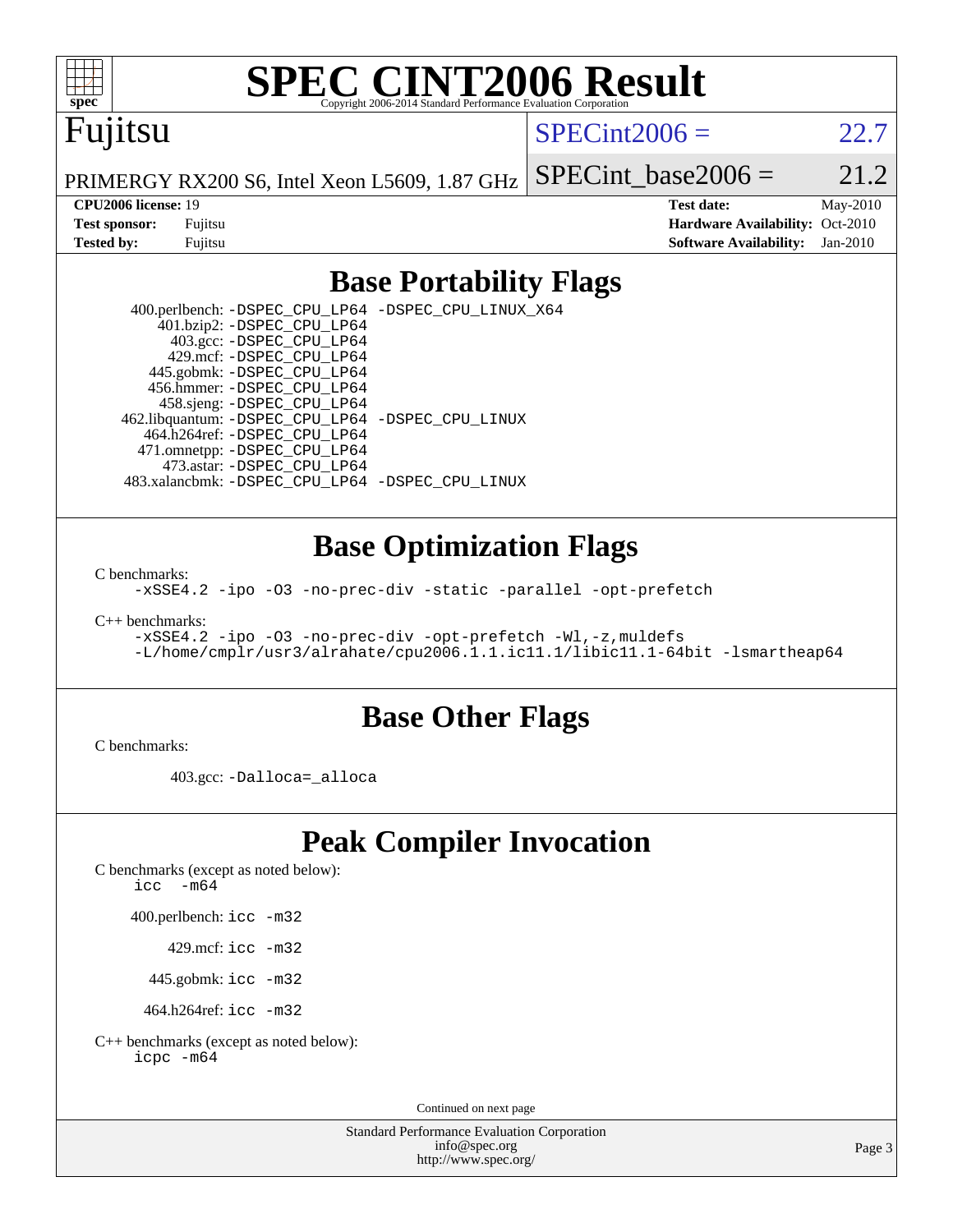

# **[SPEC CINT2006 Result](http://www.spec.org/auto/cpu2006/Docs/result-fields.html#SPECCINT2006Result)**

 $SPECint2006 = 22.7$  $SPECint2006 = 22.7$ 

PRIMERGY RX200 S6, Intel Xeon L5609, 1.87 GHz

SPECint base2006 =  $21.2$ 

Fujitsu

**[CPU2006 license:](http://www.spec.org/auto/cpu2006/Docs/result-fields.html#CPU2006license)** 19 **[Test date:](http://www.spec.org/auto/cpu2006/Docs/result-fields.html#Testdate)** May-2010 **[Test sponsor:](http://www.spec.org/auto/cpu2006/Docs/result-fields.html#Testsponsor)** Fujitsu **[Hardware Availability:](http://www.spec.org/auto/cpu2006/Docs/result-fields.html#HardwareAvailability)** Oct-2010 **[Tested by:](http://www.spec.org/auto/cpu2006/Docs/result-fields.html#Testedby)** Fujitsu **[Software Availability:](http://www.spec.org/auto/cpu2006/Docs/result-fields.html#SoftwareAvailability)** Jan-2010

## **[Peak Compiler Invocation \(Continued\)](http://www.spec.org/auto/cpu2006/Docs/result-fields.html#PeakCompilerInvocation)**

471.omnetpp: [icpc -m32](http://www.spec.org/cpu2006/results/res2010q3/cpu2006-20100706-12318.flags.html#user_peakCXXLD471_omnetpp_intel_icpc_32bit_4e5a5ef1a53fd332b3c49e69c3330699)

### **[Peak Portability Flags](http://www.spec.org/auto/cpu2006/Docs/result-fields.html#PeakPortabilityFlags)**

400.perlbench: [-DSPEC\\_CPU\\_LINUX\\_IA32](http://www.spec.org/cpu2006/results/res2010q3/cpu2006-20100706-12318.flags.html#b400.perlbench_peakCPORTABILITY_DSPEC_CPU_LINUX_IA32)

 401.bzip2: [-DSPEC\\_CPU\\_LP64](http://www.spec.org/cpu2006/results/res2010q3/cpu2006-20100706-12318.flags.html#suite_peakPORTABILITY401_bzip2_DSPEC_CPU_LP64) 403.gcc: [-DSPEC\\_CPU\\_LP64](http://www.spec.org/cpu2006/results/res2010q3/cpu2006-20100706-12318.flags.html#suite_peakPORTABILITY403_gcc_DSPEC_CPU_LP64) 456.hmmer: [-DSPEC\\_CPU\\_LP64](http://www.spec.org/cpu2006/results/res2010q3/cpu2006-20100706-12318.flags.html#suite_peakPORTABILITY456_hmmer_DSPEC_CPU_LP64) 458.sjeng: [-DSPEC\\_CPU\\_LP64](http://www.spec.org/cpu2006/results/res2010q3/cpu2006-20100706-12318.flags.html#suite_peakPORTABILITY458_sjeng_DSPEC_CPU_LP64) 462.libquantum: [-DSPEC\\_CPU\\_LP64](http://www.spec.org/cpu2006/results/res2010q3/cpu2006-20100706-12318.flags.html#suite_peakPORTABILITY462_libquantum_DSPEC_CPU_LP64) [-DSPEC\\_CPU\\_LINUX](http://www.spec.org/cpu2006/results/res2010q3/cpu2006-20100706-12318.flags.html#b462.libquantum_peakCPORTABILITY_DSPEC_CPU_LINUX) 473.astar: [-DSPEC\\_CPU\\_LP64](http://www.spec.org/cpu2006/results/res2010q3/cpu2006-20100706-12318.flags.html#suite_peakPORTABILITY473_astar_DSPEC_CPU_LP64) 483.xalancbmk: [-DSPEC\\_CPU\\_LP64](http://www.spec.org/cpu2006/results/res2010q3/cpu2006-20100706-12318.flags.html#suite_peakPORTABILITY483_xalancbmk_DSPEC_CPU_LP64) [-DSPEC\\_CPU\\_LINUX](http://www.spec.org/cpu2006/results/res2010q3/cpu2006-20100706-12318.flags.html#b483.xalancbmk_peakCXXPORTABILITY_DSPEC_CPU_LINUX)

## **[Peak Optimization Flags](http://www.spec.org/auto/cpu2006/Docs/result-fields.html#PeakOptimizationFlags)**

[C benchmarks](http://www.spec.org/auto/cpu2006/Docs/result-fields.html#Cbenchmarks):

 400.perlbench: [-xSSE4.2](http://www.spec.org/cpu2006/results/res2010q3/cpu2006-20100706-12318.flags.html#user_peakPASS2_CFLAGSPASS2_LDCFLAGS400_perlbench_f-xSSE42_f91528193cf0b216347adb8b939d4107)(pass 2) [-prof-gen](http://www.spec.org/cpu2006/results/res2010q3/cpu2006-20100706-12318.flags.html#user_peakPASS1_CFLAGSPASS1_LDCFLAGS400_perlbench_prof_gen_e43856698f6ca7b7e442dfd80e94a8fc)(pass 1) [-ipo](http://www.spec.org/cpu2006/results/res2010q3/cpu2006-20100706-12318.flags.html#user_peakPASS2_CFLAGSPASS2_LDCFLAGS400_perlbench_f-ipo)(pass 2) [-O3](http://www.spec.org/cpu2006/results/res2010q3/cpu2006-20100706-12318.flags.html#user_peakPASS2_CFLAGSPASS2_LDCFLAGS400_perlbench_f-O3)(pass 2) [-no-prec-div](http://www.spec.org/cpu2006/results/res2010q3/cpu2006-20100706-12318.flags.html#user_peakPASS2_CFLAGSPASS2_LDCFLAGS400_perlbench_f-no-prec-div)(pass 2) [-static](http://www.spec.org/cpu2006/results/res2010q3/cpu2006-20100706-12318.flags.html#user_peakPASS2_CFLAGSPASS2_LDCFLAGS400_perlbench_f-static)(pass 2) [-prof-use](http://www.spec.org/cpu2006/results/res2010q3/cpu2006-20100706-12318.flags.html#user_peakPASS2_CFLAGSPASS2_LDCFLAGS400_perlbench_prof_use_bccf7792157ff70d64e32fe3e1250b55)(pass 2) [-ansi-alias](http://www.spec.org/cpu2006/results/res2010q3/cpu2006-20100706-12318.flags.html#user_peakCOPTIMIZE400_perlbench_f-ansi-alias) [-opt-prefetch](http://www.spec.org/cpu2006/results/res2010q3/cpu2006-20100706-12318.flags.html#user_peakCOPTIMIZE400_perlbench_f-opt-prefetch) 401.bzip2: [-xSSE4.2](http://www.spec.org/cpu2006/results/res2010q3/cpu2006-20100706-12318.flags.html#user_peakPASS2_CFLAGSPASS2_LDCFLAGS401_bzip2_f-xSSE42_f91528193cf0b216347adb8b939d4107)(pass 2) [-prof-gen](http://www.spec.org/cpu2006/results/res2010q3/cpu2006-20100706-12318.flags.html#user_peakPASS1_CFLAGSPASS1_LDCFLAGS401_bzip2_prof_gen_e43856698f6ca7b7e442dfd80e94a8fc)(pass 1) [-ipo](http://www.spec.org/cpu2006/results/res2010q3/cpu2006-20100706-12318.flags.html#user_peakPASS2_CFLAGSPASS2_LDCFLAGS401_bzip2_f-ipo)(pass 2) [-O3](http://www.spec.org/cpu2006/results/res2010q3/cpu2006-20100706-12318.flags.html#user_peakPASS2_CFLAGSPASS2_LDCFLAGS401_bzip2_f-O3)(pass 2) [-no-prec-div](http://www.spec.org/cpu2006/results/res2010q3/cpu2006-20100706-12318.flags.html#user_peakCOPTIMIZEPASS2_CFLAGSPASS2_LDCFLAGS401_bzip2_f-no-prec-div) [-static](http://www.spec.org/cpu2006/results/res2010q3/cpu2006-20100706-12318.flags.html#user_peakPASS2_CFLAGSPASS2_LDCFLAGS401_bzip2_f-static)(pass 2) [-prof-use](http://www.spec.org/cpu2006/results/res2010q3/cpu2006-20100706-12318.flags.html#user_peakPASS2_CFLAGSPASS2_LDCFLAGS401_bzip2_prof_use_bccf7792157ff70d64e32fe3e1250b55)(pass 2) [-auto-ilp32](http://www.spec.org/cpu2006/results/res2010q3/cpu2006-20100706-12318.flags.html#user_peakCOPTIMIZE401_bzip2_f-auto-ilp32) [-opt-prefetch](http://www.spec.org/cpu2006/results/res2010q3/cpu2006-20100706-12318.flags.html#user_peakCOPTIMIZE401_bzip2_f-opt-prefetch) [-ansi-alias](http://www.spec.org/cpu2006/results/res2010q3/cpu2006-20100706-12318.flags.html#user_peakCOPTIMIZE401_bzip2_f-ansi-alias) 403.gcc: [-xSSE4.2](http://www.spec.org/cpu2006/results/res2010q3/cpu2006-20100706-12318.flags.html#user_peakCOPTIMIZE403_gcc_f-xSSE42_f91528193cf0b216347adb8b939d4107) [-ipo](http://www.spec.org/cpu2006/results/res2010q3/cpu2006-20100706-12318.flags.html#user_peakCOPTIMIZE403_gcc_f-ipo) [-O3](http://www.spec.org/cpu2006/results/res2010q3/cpu2006-20100706-12318.flags.html#user_peakCOPTIMIZE403_gcc_f-O3) [-no-prec-div](http://www.spec.org/cpu2006/results/res2010q3/cpu2006-20100706-12318.flags.html#user_peakCOPTIMIZE403_gcc_f-no-prec-div) [-static](http://www.spec.org/cpu2006/results/res2010q3/cpu2006-20100706-12318.flags.html#user_peakCOPTIMIZE403_gcc_f-static) [-inline-calloc](http://www.spec.org/cpu2006/results/res2010q3/cpu2006-20100706-12318.flags.html#user_peakCOPTIMIZE403_gcc_f-inline-calloc) [-opt-malloc-options=3](http://www.spec.org/cpu2006/results/res2010q3/cpu2006-20100706-12318.flags.html#user_peakCOPTIMIZE403_gcc_f-opt-malloc-options_13ab9b803cf986b4ee62f0a5998c2238) [-auto-ilp32](http://www.spec.org/cpu2006/results/res2010q3/cpu2006-20100706-12318.flags.html#user_peakCOPTIMIZE403_gcc_f-auto-ilp32) 429.mcf: [-xSSE4.2](http://www.spec.org/cpu2006/results/res2010q3/cpu2006-20100706-12318.flags.html#user_peakCOPTIMIZE429_mcf_f-xSSE42_f91528193cf0b216347adb8b939d4107) [-ipo](http://www.spec.org/cpu2006/results/res2010q3/cpu2006-20100706-12318.flags.html#user_peakCOPTIMIZE429_mcf_f-ipo) [-O3](http://www.spec.org/cpu2006/results/res2010q3/cpu2006-20100706-12318.flags.html#user_peakCOPTIMIZE429_mcf_f-O3) [-no-prec-div](http://www.spec.org/cpu2006/results/res2010q3/cpu2006-20100706-12318.flags.html#user_peakCOPTIMIZE429_mcf_f-no-prec-div) [-static](http://www.spec.org/cpu2006/results/res2010q3/cpu2006-20100706-12318.flags.html#user_peakCOPTIMIZE429_mcf_f-static) [-opt-prefetch](http://www.spec.org/cpu2006/results/res2010q3/cpu2006-20100706-12318.flags.html#user_peakCOPTIMIZE429_mcf_f-opt-prefetch) 445.gobmk: [-xSSE4.2](http://www.spec.org/cpu2006/results/res2010q3/cpu2006-20100706-12318.flags.html#user_peakPASS2_CFLAGSPASS2_LDCFLAGS445_gobmk_f-xSSE42_f91528193cf0b216347adb8b939d4107)(pass 2) [-prof-gen](http://www.spec.org/cpu2006/results/res2010q3/cpu2006-20100706-12318.flags.html#user_peakPASS1_CFLAGSPASS1_LDCFLAGS445_gobmk_prof_gen_e43856698f6ca7b7e442dfd80e94a8fc)(pass 1) [-prof-use](http://www.spec.org/cpu2006/results/res2010q3/cpu2006-20100706-12318.flags.html#user_peakPASS2_CFLAGSPASS2_LDCFLAGS445_gobmk_prof_use_bccf7792157ff70d64e32fe3e1250b55)(pass 2) [-O2](http://www.spec.org/cpu2006/results/res2010q3/cpu2006-20100706-12318.flags.html#user_peakCOPTIMIZE445_gobmk_f-O2) [-ipo](http://www.spec.org/cpu2006/results/res2010q3/cpu2006-20100706-12318.flags.html#user_peakCOPTIMIZE445_gobmk_f-ipo) [-no-prec-div](http://www.spec.org/cpu2006/results/res2010q3/cpu2006-20100706-12318.flags.html#user_peakCOPTIMIZE445_gobmk_f-no-prec-div) [-ansi-alias](http://www.spec.org/cpu2006/results/res2010q3/cpu2006-20100706-12318.flags.html#user_peakCOPTIMIZE445_gobmk_f-ansi-alias) 456.hmmer: [-xSSE4.2](http://www.spec.org/cpu2006/results/res2010q3/cpu2006-20100706-12318.flags.html#user_peakCOPTIMIZE456_hmmer_f-xSSE42_f91528193cf0b216347adb8b939d4107) [-ipo](http://www.spec.org/cpu2006/results/res2010q3/cpu2006-20100706-12318.flags.html#user_peakCOPTIMIZE456_hmmer_f-ipo) [-O3](http://www.spec.org/cpu2006/results/res2010q3/cpu2006-20100706-12318.flags.html#user_peakCOPTIMIZE456_hmmer_f-O3) [-no-prec-div](http://www.spec.org/cpu2006/results/res2010q3/cpu2006-20100706-12318.flags.html#user_peakCOPTIMIZE456_hmmer_f-no-prec-div) [-static](http://www.spec.org/cpu2006/results/res2010q3/cpu2006-20100706-12318.flags.html#user_peakCOPTIMIZE456_hmmer_f-static) [-unroll2](http://www.spec.org/cpu2006/results/res2010q3/cpu2006-20100706-12318.flags.html#user_peakCOPTIMIZE456_hmmer_f-unroll_784dae83bebfb236979b41d2422d7ec2) [-ansi-alias](http://www.spec.org/cpu2006/results/res2010q3/cpu2006-20100706-12318.flags.html#user_peakCOPTIMIZE456_hmmer_f-ansi-alias) [-auto-ilp32](http://www.spec.org/cpu2006/results/res2010q3/cpu2006-20100706-12318.flags.html#user_peakCOPTIMIZE456_hmmer_f-auto-ilp32) 458.sjeng: [-xSSE4.2](http://www.spec.org/cpu2006/results/res2010q3/cpu2006-20100706-12318.flags.html#user_peakPASS2_CFLAGSPASS2_LDCFLAGS458_sjeng_f-xSSE42_f91528193cf0b216347adb8b939d4107)(pass 2) [-prof-gen](http://www.spec.org/cpu2006/results/res2010q3/cpu2006-20100706-12318.flags.html#user_peakPASS1_CFLAGSPASS1_LDCFLAGS458_sjeng_prof_gen_e43856698f6ca7b7e442dfd80e94a8fc)(pass 1) [-ipo](http://www.spec.org/cpu2006/results/res2010q3/cpu2006-20100706-12318.flags.html#user_peakPASS2_CFLAGSPASS2_LDCFLAGS458_sjeng_f-ipo)(pass 2) [-O3](http://www.spec.org/cpu2006/results/res2010q3/cpu2006-20100706-12318.flags.html#user_peakPASS2_CFLAGSPASS2_LDCFLAGS458_sjeng_f-O3)(pass 2) [-no-prec-div](http://www.spec.org/cpu2006/results/res2010q3/cpu2006-20100706-12318.flags.html#user_peakPASS2_CFLAGSPASS2_LDCFLAGS458_sjeng_f-no-prec-div)(pass 2) [-static](http://www.spec.org/cpu2006/results/res2010q3/cpu2006-20100706-12318.flags.html#user_peakPASS2_CFLAGSPASS2_LDCFLAGS458_sjeng_f-static)(pass 2) [-prof-use](http://www.spec.org/cpu2006/results/res2010q3/cpu2006-20100706-12318.flags.html#user_peakPASS2_CFLAGSPASS2_LDCFLAGS458_sjeng_prof_use_bccf7792157ff70d64e32fe3e1250b55)(pass 2) [-unroll4](http://www.spec.org/cpu2006/results/res2010q3/cpu2006-20100706-12318.flags.html#user_peakCOPTIMIZE458_sjeng_f-unroll_4e5e4ed65b7fd20bdcd365bec371b81f) 462.libquantum: [-xSSE4.2](http://www.spec.org/cpu2006/results/res2010q3/cpu2006-20100706-12318.flags.html#user_peakCOPTIMIZE462_libquantum_f-xSSE42_f91528193cf0b216347adb8b939d4107) [-ipo](http://www.spec.org/cpu2006/results/res2010q3/cpu2006-20100706-12318.flags.html#user_peakCOPTIMIZE462_libquantum_f-ipo) [-O3](http://www.spec.org/cpu2006/results/res2010q3/cpu2006-20100706-12318.flags.html#user_peakCOPTIMIZE462_libquantum_f-O3) [-no-prec-div](http://www.spec.org/cpu2006/results/res2010q3/cpu2006-20100706-12318.flags.html#user_peakCOPTIMIZE462_libquantum_f-no-prec-div) [-static](http://www.spec.org/cpu2006/results/res2010q3/cpu2006-20100706-12318.flags.html#user_peakCOPTIMIZE462_libquantum_f-static) [-parallel](http://www.spec.org/cpu2006/results/res2010q3/cpu2006-20100706-12318.flags.html#user_peakCOPTIMIZE462_libquantum_f-parallel) [-opt-prefetch](http://www.spec.org/cpu2006/results/res2010q3/cpu2006-20100706-12318.flags.html#user_peakCOPTIMIZE462_libquantum_f-opt-prefetch) [-par-schedule-static=32768](http://www.spec.org/cpu2006/results/res2010q3/cpu2006-20100706-12318.flags.html#user_peakCOPTIMIZE462_libquantum_f-par-schedule_9386bcd99ba64e99ee01d1aafefddd14) [-ansi-alias](http://www.spec.org/cpu2006/results/res2010q3/cpu2006-20100706-12318.flags.html#user_peakCOPTIMIZE462_libquantum_f-ansi-alias) 464.h264ref: [-xSSE4.2](http://www.spec.org/cpu2006/results/res2010q3/cpu2006-20100706-12318.flags.html#user_peakPASS2_CFLAGSPASS2_LDCFLAGS464_h264ref_f-xSSE42_f91528193cf0b216347adb8b939d4107)(pass 2) [-prof-gen](http://www.spec.org/cpu2006/results/res2010q3/cpu2006-20100706-12318.flags.html#user_peakPASS1_CFLAGSPASS1_LDCFLAGS464_h264ref_prof_gen_e43856698f6ca7b7e442dfd80e94a8fc)(pass 1) [-ipo](http://www.spec.org/cpu2006/results/res2010q3/cpu2006-20100706-12318.flags.html#user_peakPASS2_CFLAGSPASS2_LDCFLAGS464_h264ref_f-ipo)(pass 2) [-O3](http://www.spec.org/cpu2006/results/res2010q3/cpu2006-20100706-12318.flags.html#user_peakPASS2_CFLAGSPASS2_LDCFLAGS464_h264ref_f-O3)(pass 2) [-no-prec-div](http://www.spec.org/cpu2006/results/res2010q3/cpu2006-20100706-12318.flags.html#user_peakPASS2_CFLAGSPASS2_LDCFLAGS464_h264ref_f-no-prec-div)(pass 2) [-static](http://www.spec.org/cpu2006/results/res2010q3/cpu2006-20100706-12318.flags.html#user_peakPASS2_CFLAGSPASS2_LDCFLAGS464_h264ref_f-static)(pass 2) [-prof-use](http://www.spec.org/cpu2006/results/res2010q3/cpu2006-20100706-12318.flags.html#user_peakPASS2_CFLAGSPASS2_LDCFLAGS464_h264ref_prof_use_bccf7792157ff70d64e32fe3e1250b55)(pass 2) [-unroll2](http://www.spec.org/cpu2006/results/res2010q3/cpu2006-20100706-12318.flags.html#user_peakCOPTIMIZE464_h264ref_f-unroll_784dae83bebfb236979b41d2422d7ec2) [-ansi-alias](http://www.spec.org/cpu2006/results/res2010q3/cpu2006-20100706-12318.flags.html#user_peakCOPTIMIZE464_h264ref_f-ansi-alias)

Continued on next page

Standard Performance Evaluation Corporation [info@spec.org](mailto:info@spec.org) <http://www.spec.org/>